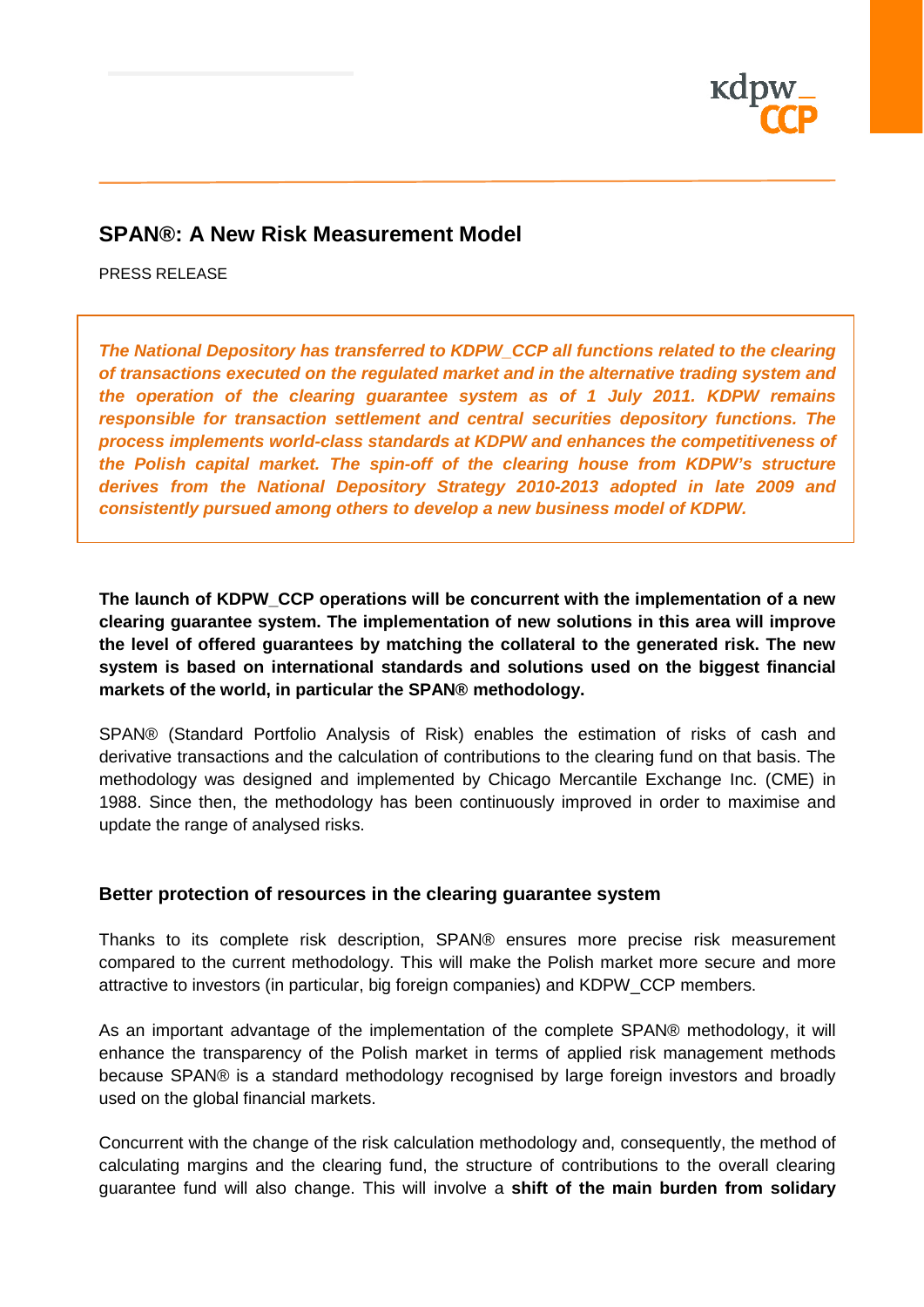**funds (clearing fund) to individual margins, which will not be used in case of another member's default.** The main benefit of the change is that each member's margins will be protected.

### **Standard on more than 50 financial markets world-wide**

The SPAN® methodology chosen by KDPW\_CCP is used as a tool of calculating required margins by most institutions which offer clearing of derivative instruments world-wide.

### **Table 1. Selected users of SPAN® methodology**

| No.            | <b>Institution</b>                              | <b>Country</b> |
|----------------|-------------------------------------------------|----------------|
| 1              | Chicago Mercantile Exchange Inc.                | <b>USA</b>     |
| $\overline{2}$ | <b>Chicago Board of Trade</b>                   | <b>USA</b>     |
| 3              | <b>The Clearing Corporation</b>                 | <b>USA</b>     |
| 5              | London International Financial Futures Exchange | <b>UK</b>      |
| 6              | <b>London Clearing House</b>                    | <b>UK</b>      |
| 7              | Euronext                                        | FR/B/NL/P      |
| 8              | <b>LCH.Clearnet</b>                             | <b>UK</b>      |
| 9              | <b>KELER</b>                                    | <b>Hungary</b> |
| 10             | <b>Eurex Clearing AG</b>                        | Germany        |
| 11             | <b>Japan Securities Clearing Corporation</b>    | Japan          |
| 12             | <b>Singapore Exchange</b>                       | Singapore      |
| 13             | <b>Taiwan Securities Clearing Depository</b>    | Taiwan         |
| 14             | <b>Hong Kong Exchange</b>                       | China          |
| 15             | Shanghai Futures Exchange                       | China          |
| 16             | <b>Sydney Futures Exchange</b>                  | Australia      |
| 17             | <b>Bombay Stock Exchange Clearing House</b>     | India          |
| 18             | Dubai Gold & Commodities Exchange               | <b>UAE</b>     |

*Source: CME*

In Europe, the SPAN® methodology in a form very similar to the solution designed by KDPW is used in the risk management system of LCH.Clearnet (the markets covered by LCH.Clearnet clearing include Liffe Financials, Liffe Equities, Liffe Commodities, Liffe Indices, London Metal Exchange, LCH EnClear). The SPAN® methodology is used on all derivative markets in North America as well as in Tokyo, Osaka, Singapore, Hong Kong, Sydney; in total, on more than 50 markets world-wide, by stock exchanges and clearing houses, depending on the adopted model of offering guarantee services.